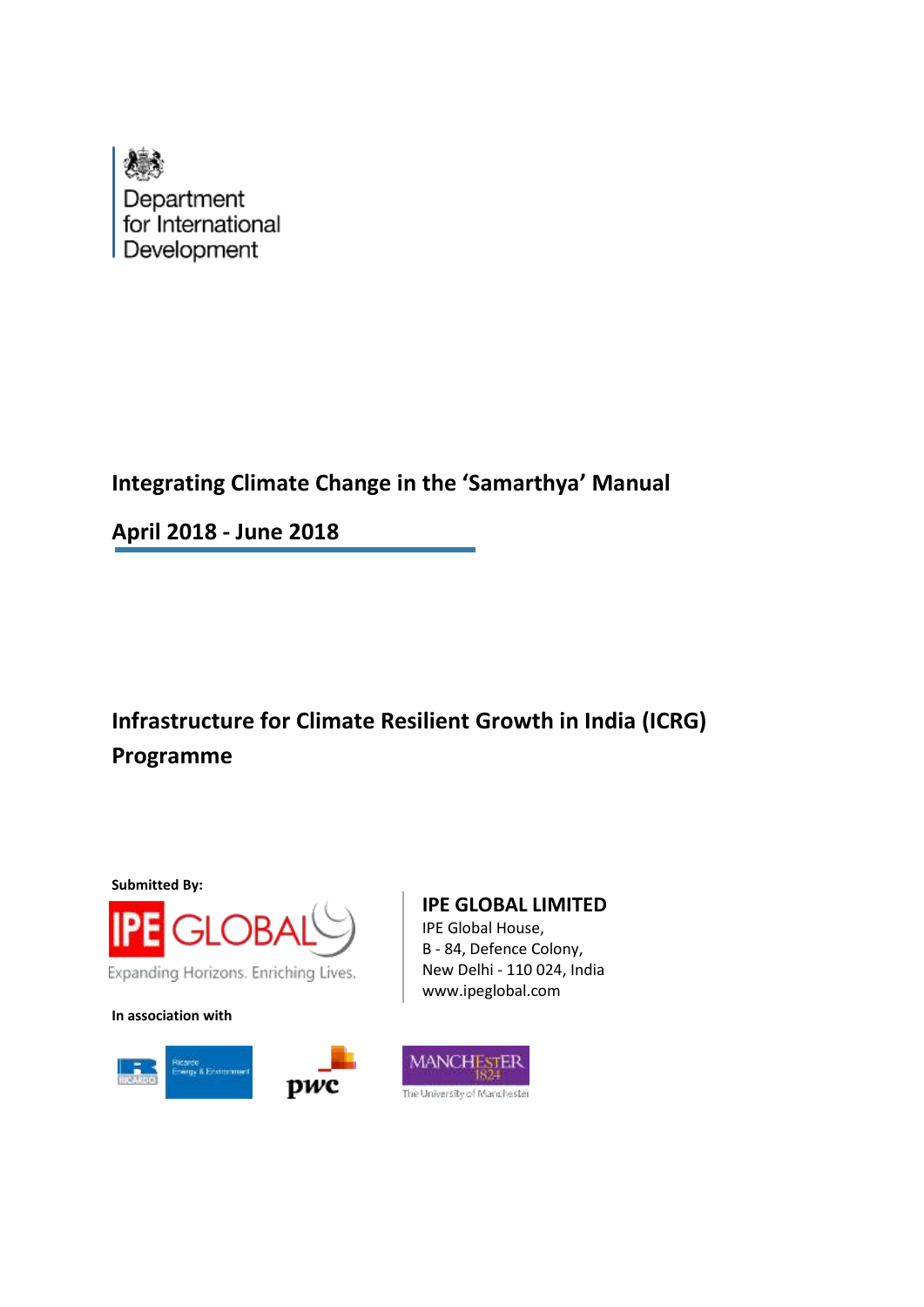# **Table of Contents**

| 2.1           |                                                                                                                 | Looking at MGNREGA through a Climate Lens 3 |  |  |  |  |  |
|---------------|-----------------------------------------------------------------------------------------------------------------|---------------------------------------------|--|--|--|--|--|
| 2.2           | Key Definitions of Terms in Relation to Climate Change 3                                                        |                                             |  |  |  |  |  |
| 2.3           | Natural Resource Management Works under MGNREGS and Potential Contribution to<br><b>Climate Resilience</b><br>4 |                                             |  |  |  |  |  |
| $2.4^{\circ}$ | Framework and Approach for Climate Resilience in MNREGS Works<br>5                                              |                                             |  |  |  |  |  |
| 2.4.1         |                                                                                                                 |                                             |  |  |  |  |  |
| 2.4.2         |                                                                                                                 |                                             |  |  |  |  |  |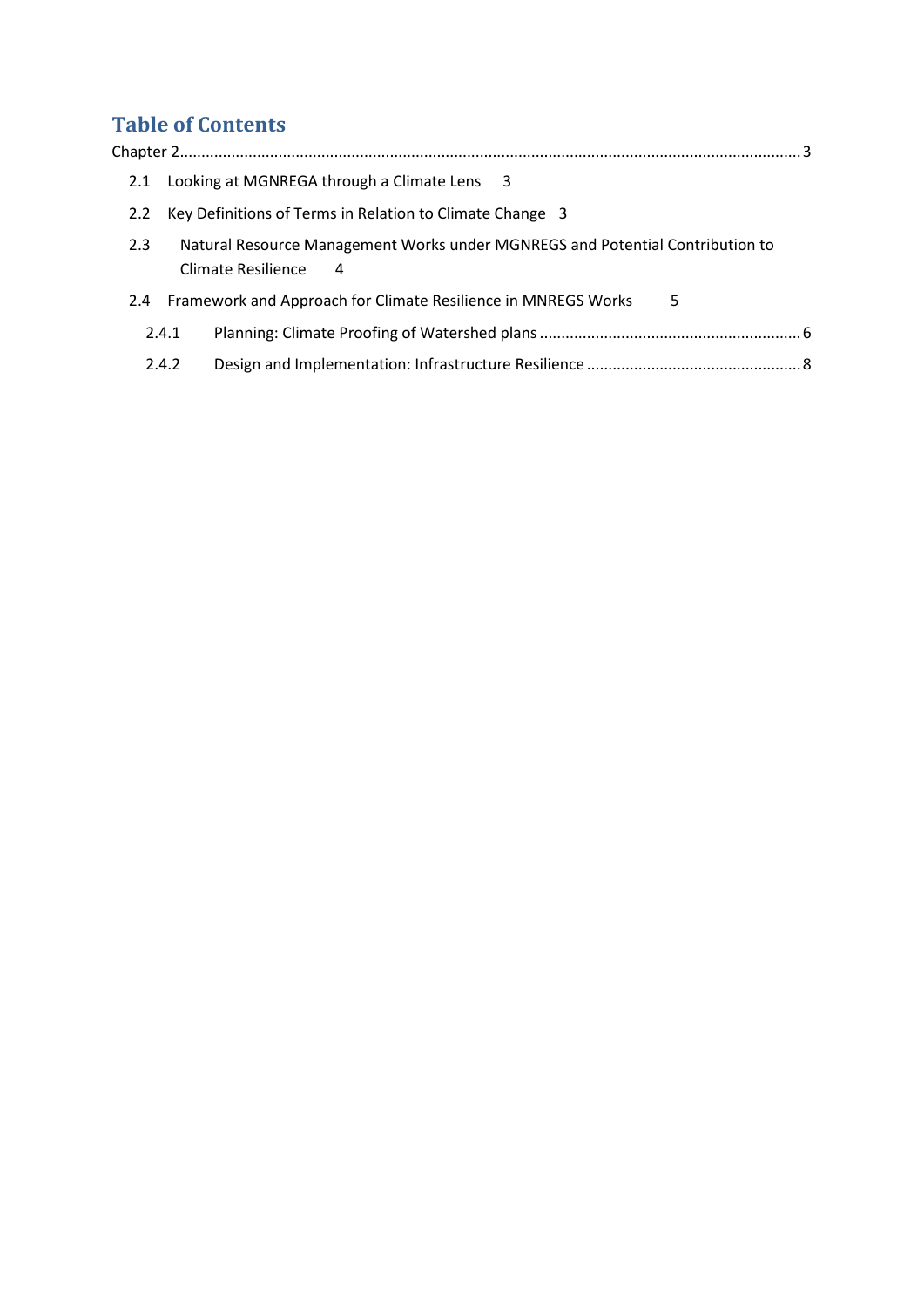# <span id="page-2-0"></span>**Chapter 2**

1

#### **(Suggested to be inserted as a separate chapter in the Samarthya Manual)**

### <span id="page-2-1"></span>**2.1 Looking at MGNREGA through a Climate Lens**

Climate change is a real and formidable threat to lives, livelihoods, infrastructure and economies globally. It will hinder India's ability to alleviate poverty and achieve sustainable development. The adverse impacts of climate change are made far worse by widespread poverty. Hence, it is essential and urgent that climate resilience is promoted as integral to the development process. Vulnerabilities in India differ among states, districts, and blocks, and among different groups of people within the same locality, due to substantial variations in biophysical and socioeconomic conditions. Almost twothirds of the population of India rely on agriculture as the source of their livelihoods. They are already facing a high degree of climate variability with frequent droughts and floods. **MGNREGS has the potential to make an important contribution to the climate resilience of vulnerable rural communities, if planning, design, implementation and monitoring of natural resource management works take climate change into account.** It is, therefore, imperative that MGNREGA be looked at through a climate lens in order to guide district, block, Gram Panchayat and village-level technical staff on MGNREGS works in relation to climate change.

## <span id="page-2-2"></span>**2.2 Key Definitions of Terms in Relation to Climate Change**

The following terms and definitions<sup>1</sup> are important to bear in mind while implementing climate adaptation and climate resilience programs.

**Adaptation**: "The process of adjustment to actual or expected climate and its effects. In human systems, adaptation seeks to moderate or avoid harm or exploit beneficial opportunities. In some natural systems, human intervention may facilitate adjustment to expected climate and its effects".

**Climate Change:** Article 1 of the United Nations Framework Convention on Climate Change (UNFCCC) defines climate change as: "a change of climate which is attributed directly or indirectly to human activity that alters the composition of the global atmosphere and which is in addition to natural climate variability observed over comparable time periods."

**Exposure**: "The presence of people, livelihoods, species or ecosystems, environmental functions, services, and resources, infrastructure, or economic, social, or cultural assets in places and settings that could be adversely affected".

**Hazard**: "The potential occurrence of a natural or human-induced physical event or trend or physical impact that may cause loss of life, injury, or other health impacts, as well as damage and loss to property, infrastructure, livelihoods, service provision, ecosystems, and environmental resources. In this report, the term 'hazard' usually refers to climate-related physical events or trends or their physical impacts".

**Impacts**: "Effects on natural and human systems. The term impact is used primarily to refer to the effects on natural and human systems of extreme weather and climate events and of climate change.

<sup>1</sup> IPCC, 2014: Summary for policymakers. In: Climate Change 2014: Impacts, Adaptation, and Vulnerability. Contribution of Working Group II to the Fifth Assessment Report of the Intergovernmental Panel on Climate Change [http://www.ipcc.ch/pdf/assessment-report/ar5/wg2/ar5\_wgII\_spm\_en.pdf]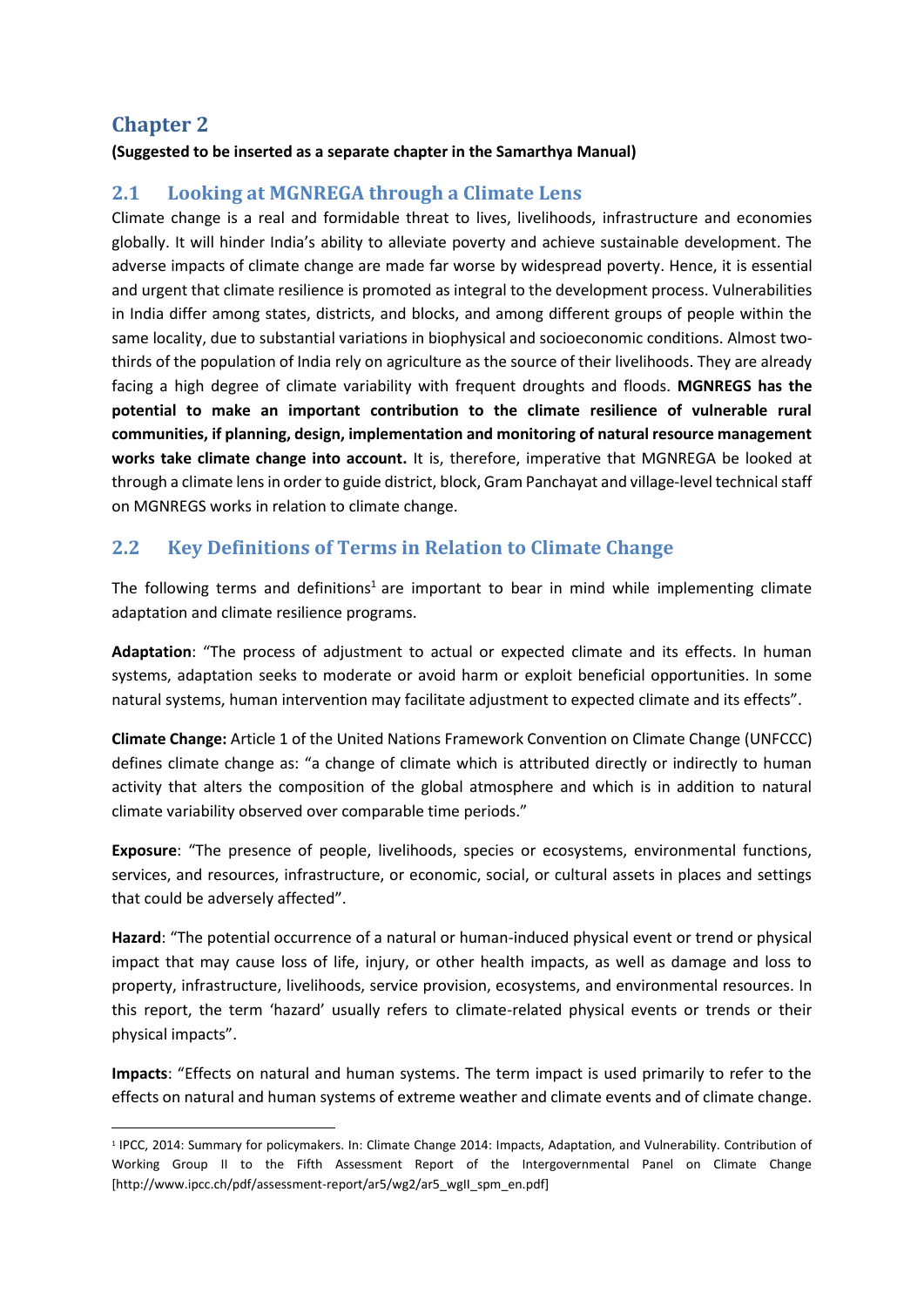Impacts generally refer to effects on lives, livelihoods, health, ecosystems, economies, societies, cultures, services, and infrastructure due to the interaction of climate change or hazardous climate events occurring within a specific time and the vulnerability of an exposed society or system. Impacts are also referred to as consequences and outcomes. The impacts of climate change on geophysical systems, including floods, droughts, and sea level rise, are a subset of impacts called physical impacts".

**Resilience**: "The capacity of social, economic, and environmental systems to cope with a hazardous event or trend or disturbance, responding or reorganizing in ways that maintain their essential function, identity, and structure, while also maintaining the capacity for adaptation, learning, and transformation".

**Risk**: "The potential for consequences where something of value is at stake and where the outcome is uncertain, recognizing the diversity of values. Risk is often represented as probability of occurrence of hazardous events or trends multiplied by the impacts if these events or trends occur. Risk results from the interaction of vulnerability, exposure, and hazard. In this report, the term 'risk' is used primarily to refer to the risks of climate-change impacts".

**Vulnerability**: "The propensity or predisposition to be adversely affected. Vulnerability encompasses a variety of concepts and elements including sensitivity or susceptibility to harm and lack of capacity to cope and adapt".

# <span id="page-3-0"></span>**2.3 Natural Resource Management Works under MGNREGS and Potential Contribution to Climate Resilience**

Implementation of MGNREGS works has already contributed to reducing vulnerability to climate risks. However, there is a need to mainstream climate change in rural development programs, such as MGNREGA in order to make the climate benefits sustainable in the long run and also to address long term climate change.

Table 1 identifies the potential contribution to climate resilience of categories of output-based MGNREGA NRM works in relation to climate vulnerable areas (water, land, agriculture and forests).

| <b>Climate Vulnerable</b><br>Area | <b>Output-based MGNREGA Work</b><br><b>Categories</b> | <b>Potential Contribution to Climate</b><br><b>Resilience</b> |
|-----------------------------------|-------------------------------------------------------|---------------------------------------------------------------|
|                                   |                                                       |                                                               |
| <b>WATER</b>                      | ■ Water<br>conservation,<br>water                     | ■ Erosion control                                             |
|                                   | harvesting, recharging of ground                      | Ground water recharge                                         |
|                                   | water<br>water<br>resources<br>and                    | • Soil moisture retention                                     |
|                                   | management                                            | Improved availability of water for                            |
|                                   | ■ Watershed management                                | irrigation                                                    |
|                                   | • Micro and minor irrigation                          | Improved availability of drinking                             |
|                                   | Renovation of traditional<br>water                    | water                                                         |
|                                   | bodies and flood control works                        | Improvement in soil fertility and<br>quality                  |
|                                   |                                                       | Improved vegetative growth and<br>crop production             |

**Table 1: Natural Resource Management Works under MGNREGS and Climate Resilient Infrastructure Planning**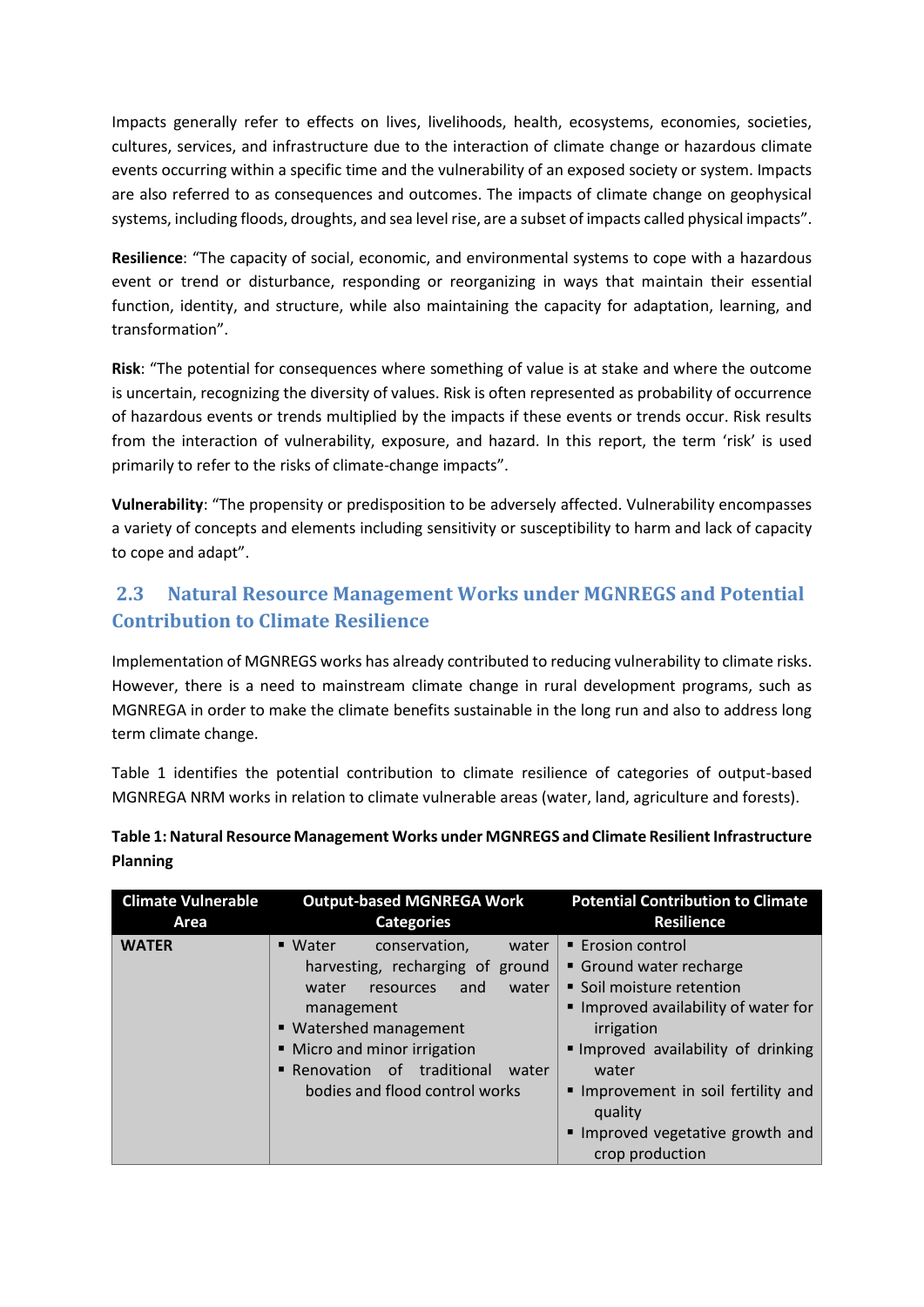| <b>LAND</b>        | Land development (both common<br>and private lands)<br>" Land levelling, field bunding, contour<br>bunding, terracing, graded bunding,<br>pasture development,<br>• Flood control measures<br>Application of silt in farm fields,<br>coming from the de-silting of water<br>bodies and farm ponds<br>• Drought proofing<br>Soil improvement | Improvement in soil fertility and<br>quality<br>Productive use of degraded lands<br>including reclamation<br>■ Erosion control<br>Improvement in soil moisture<br>Improved production from trees,<br>crops and other vegetation<br>Improved quality of cultivation<br>fields leading to increased crop<br>yields                                                                 |  |
|--------------------|---------------------------------------------------------------------------------------------------------------------------------------------------------------------------------------------------------------------------------------------------------------------------------------------------------------------------------------------|----------------------------------------------------------------------------------------------------------------------------------------------------------------------------------------------------------------------------------------------------------------------------------------------------------------------------------------------------------------------------------|--|
| <b>AGRICULTURE</b> | ■ Composting/Vermi-composting,<br>vegetative mulching,<br><b>Fisheries</b><br>• Dug wells<br>Cattle shed                                                                                                                                                                                                                                    | Improvement in soil fertility and<br>quality<br>Improved availability of water for<br>irrigation<br>Supplemental income                                                                                                                                                                                                                                                          |  |
| <b>FORESTS</b>     | ■ Afforestation<br>" Timber, fruit, fodder, fiber varieties<br>of tree plantations<br><b>Boundary and block plantation</b><br>Agro-forestry,<br>silvi-pasture,<br>horticulture<br>• Pasture development<br>■ Wasteland development                                                                                                          | • Conservation of forests<br>" Natural regeneration of trees,<br>shrubs and perennial grasses<br>■ Improved carbon sink<br>Improved soil moisture retention<br>and protection<br>Improves soil quality<br>Improved income from<br>non-<br>timber forest products<br>Improved micro-climate<br>Ground water recharge<br>Improved availability of water in<br>surface water bodies |  |

# <span id="page-4-0"></span> **2.4 Framework and Approach for Climate Resilience in MNREGS Works**

Mainstreaming of climate change requires an assessment of climate-related risks, impacts, vulnerabilities (in terms of climate sensitivities and adaptive capacities), and identification of adaptation options that promote climate resilience relevant to each sector and region. A broad approach to mainstreaming climate resilience through integrated natural resource management and climate resilient infrastructure is given in Diagram 1.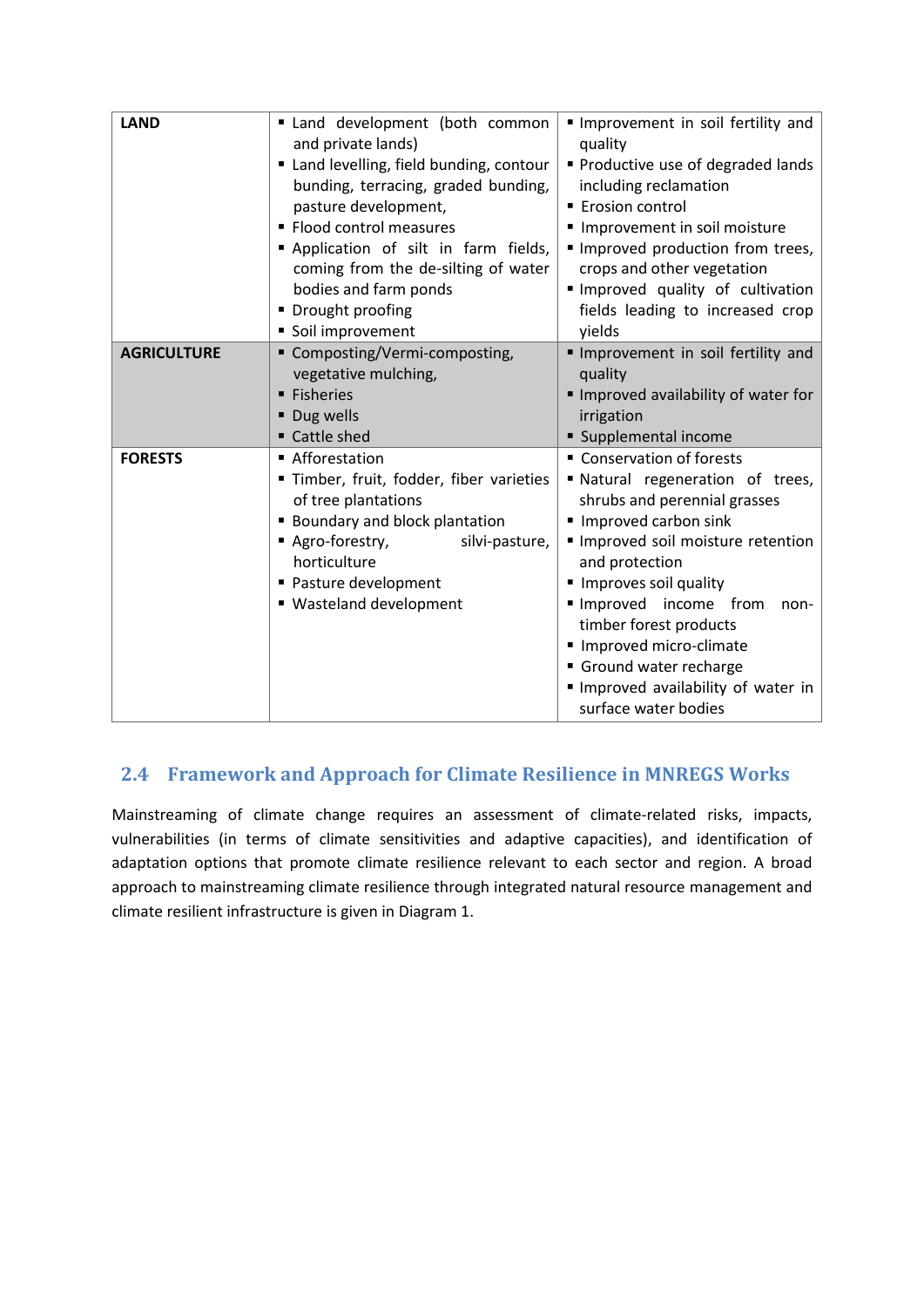### **Diagram 1: Approach and Steps to Mainstreaming Climate Resilience and Promoting Climate Resilient Infrastructure under MGNREGA**



### <span id="page-5-0"></span>**2.4.1 Planning: Climate Proofing of Watershed plans**

 *Assessing Climate-related Risks in the Watershed*: This assessment should be informed by review of existing literature, State Action Plans on Climate Change, existing and on-going studies on MGNREGA. A suggested matrix (with a hypothetical example) is provided below to document climate-related risks for each watershed. **Actual tables should be constructed** based on climate modelling studies and/or vulnerability assessments that are of relevance to the watershed concerned.

| S. N. | <b>Climate Risk</b> | <b>Impact of Climate Variability</b>   | Likelihood  | <b>Risk Category</b> |
|-------|---------------------|----------------------------------------|-------------|----------------------|
| 1.    | Dry spell &         | Reduction in crop yield, migration,    | Once in 3-5 | High                 |
|       | Drought             | household<br>low<br>income,<br>food    | years       |                      |
|       |                     | shortage, drinking water scarcity etc. |             |                      |
| 2.    | Flood               | Adverse effect on human<br>life.       | $5-10$ year | Medium               |
|       |                     | reduced crop production, Promote       |             |                      |
|       |                     | sheet erosion, demolished drinking     |             |                      |
|       |                     | water & irrigation sources, damaged    |             |                      |
|       |                     | infrastructures<br>like<br>hospitals,  |             |                      |
|       |                     | schools, roads and others.             |             |                      |
|       |                     | Promote water born disease.            |             |                      |
| 3.    | Hail Storm          | Ruined crop & reduced<br>crop          | 3-5 year    | High                 |
|       |                     | production                             |             |                      |
| 4.    | Hot wind            | Affect human life, livestock<br>and    | 1-2 year    | Medium               |
|       |                     | reduced crop production                |             |                      |
| 5.    | Vector<br>and       | Promote cholera, chickenguniya,        | 10-15 year  | Medium               |
|       | born<br>water       | malaria and dysentery etc.             |             |                      |
|       | disease             |                                        |             |                      |
| 6.    | Fire                | Human life, fodder and forest          | 20-25 year  | low                  |

#### **Table 2: Existing Climate Risk, Impact and Probability of Occurrence Matrix**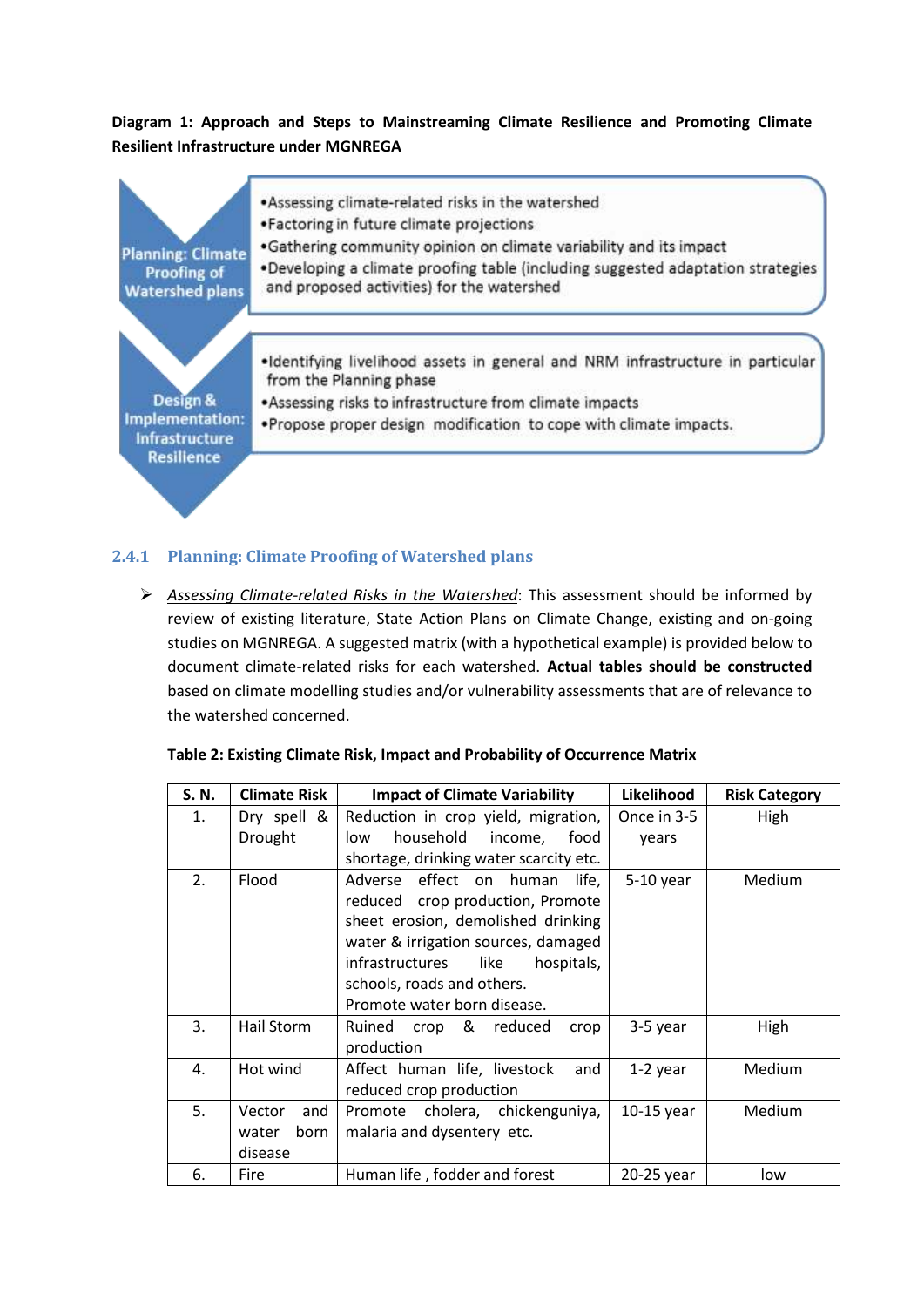- *Factoring in Future Climate Projections:* In addition to addressing current climate variability, something which is already being done to some extent under MGNREGS, it is extremely important to understand climate change on a decadal scale and how this is going to impact bio-physical and socio-economic systems in the future. Watershed plans need to factor in these impacts to preserve developmental gains from current interventions. Information on this section should come from relevant climate modelling studies.
- *Gathering Community Opinion on Climate Variability and its Impact:* Community opinion on climate risks and their bio-physical and socio-economic impacts should be gathered through participatory assessments. This will serve several purposes: a) to validate findings on current climate variability and its impacts; b) to sensitize communities to future climate projections; and c) to understand existing adaptation strategies.
- *Developing a Climate Proofing Table for the Watershed:* Based on the information above, vulnerability assessments<sup>2</sup> at the block level, review of successful case studies, and understanding based on field intelligence, the following table (with a hypothetical example) should be developed. This should ideally be an iterative process informed by feedback from climate resilient works executed in the field.

| <b>Climate</b>  | <b>Direct</b>  | <b>Indirect</b> | Non-            | Vulnerability   | Existing/       | <b>Suggested Adaptation</b>        |
|-----------------|----------------|-----------------|-----------------|-----------------|-----------------|------------------------------------|
| Variability     | Impacts        | <b>Impacts</b>  | <b>Climatic</b> |                 | local           | <b>Strategies (with mitigation</b> |
|                 |                |                 | <b>Stress</b>   |                 | adaptive        | co-benefits)                       |
|                 |                |                 |                 |                 | capacities      |                                    |
| Consecutive     | Depletion of   | Scarcity<br>of  | Forest fire,    | Large number    | Earning         | Non-arable Land - Contour          |
| dry spell &     | surface/       | food<br>and     | increase<br>in  | of small and    | family          | vegetative hedge, Contour          |
|                 |                |                 |                 |                 |                 |                                    |
| <b>Droughts</b> | ground         | fodder,         | food prices,    | marginal        | members         | trenches, Bench terraces           |
|                 | water,<br>soil | distress sale   | high            | farmers who     | migrate<br>to   | and WAT, Plantation in             |
|                 | erosion, low   | of livestock,   | dependence      | highly<br>are   | find alternate  | contour/furrow,<br>over            |
|                 | soil           | migration       | money<br>on     | vulnerable,     | employment,     | seeding of graces, forestry        |
|                 | moisture       | etc.            | lenders for     | %<br>high<br>of | livestock for   | plantation<br>and<br>pasture       |
|                 | content, low   |                 | credit          | rain-fed area   | sale<br>in      | development,<br>diversion          |
|                 | yield<br>crop  |                 |                 | etc.            | distress        | channel,<br>eco-restoration        |
|                 | etc.           |                 |                 |                 | period,         | etc.                               |
|                 |                |                 |                 |                 | integrated      | Arable<br>Contour<br>land-         |
|                 |                |                 |                 |                 | farming         | bunding, graded bunding,           |
|                 |                |                 |                 |                 | system,<br>loan | contour trenches, contour          |
|                 |                |                 |                 |                 | from<br>waiver  | vegetative barriers, dead          |
|                 |                |                 |                 |                 | government      | furrow, farm forestry along        |
|                 |                |                 |                 |                 |                 | existing<br>bund,<br>land          |
|                 |                |                 |                 |                 |                 | levelling,<br>land<br>mulching     |
|                 |                |                 |                 |                 |                 | rotation,<br>organic<br>crop       |
|                 |                |                 |                 |                 |                 | manuring<br>structures             |
|                 |                |                 |                 |                 |                 | NADEP/Tetra-bed<br>vermi           |

#### **Table3: Climate Proofing Table for the Watershed approach:**

1

<sup>&</sup>lt;sup>2</sup> Vulnerability assessment considers climate sensitivities, as represented by biophysical parameters, and adaptive capacities, as represented by socioeconomic parameters. The parameters selected reflect those used by other studies of climate change vulnerabilities in India and particularly by such studies in relation to MGNREGS.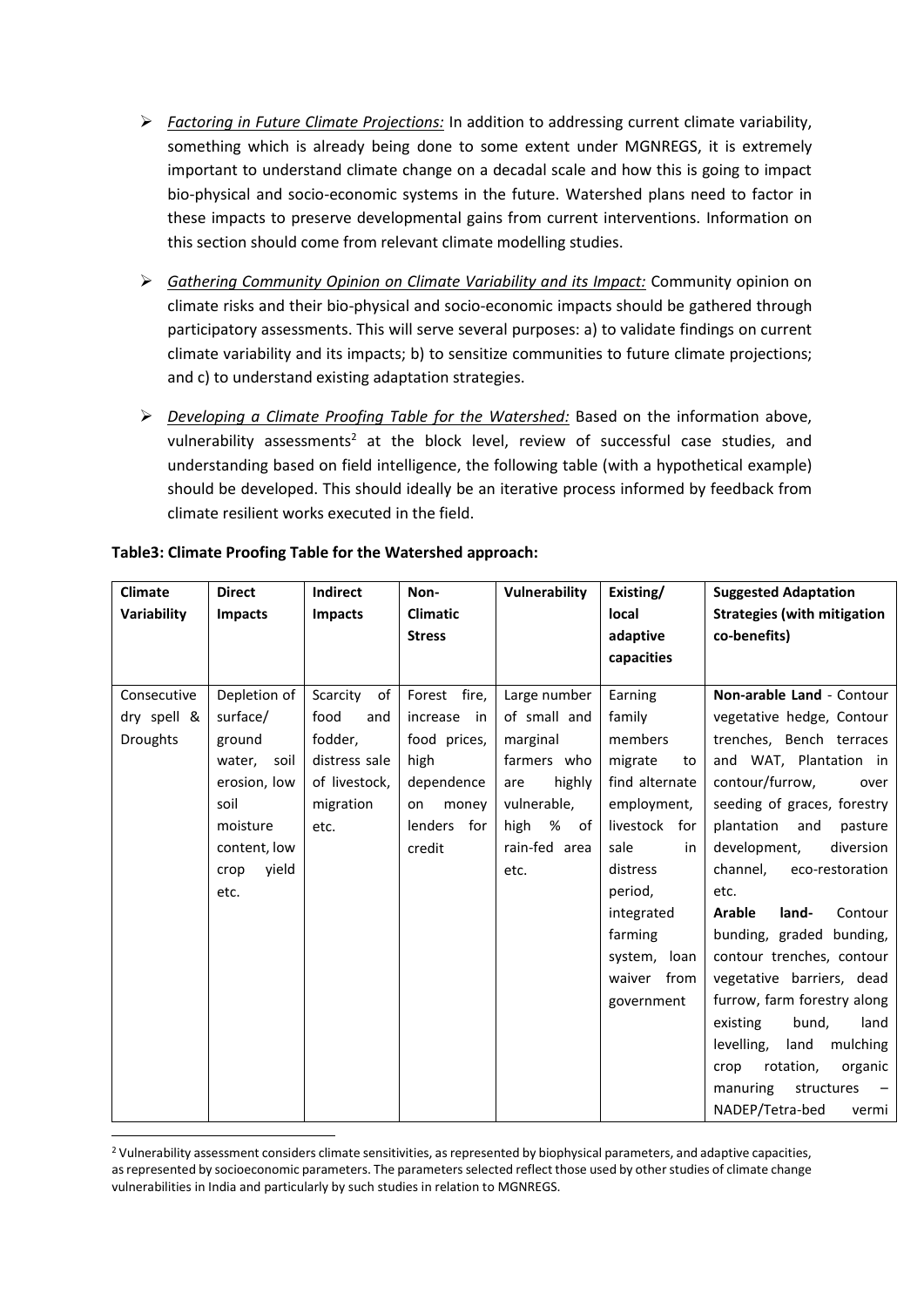|  |  |  | composting, SS Enterprise   |
|--|--|--|-----------------------------|
|  |  |  | development structure for   |
|  |  |  | piggery, poultry and goat   |
|  |  |  | rearing, water harvesting   |
|  |  |  | structures - percolation    |
|  |  |  | tank/farm pond, well with   |
|  |  |  | recharge unit, Agro-Horti   |
|  |  |  | plantation                  |
|  |  |  | (common/private land) and   |
|  |  |  | silvi pausture development, |
|  |  |  | development<br>of           |
|  |  |  | institutional arrangement   |
|  |  |  | in the area etc.            |
|  |  |  | Drainage line treatment -   |
|  |  |  | *Construction of runoff     |
|  |  |  | management<br>structure     |
|  |  |  | (surface/subsurface)        |
|  |  |  | earthen gully plug, stone   |
|  |  |  | gully plug, dyke, pond,     |
|  |  |  | anicut, rockfill dam, check |
|  |  |  | and stop dam etc.           |
|  |  |  | *afforestation in the both  |
|  |  |  | side of nalla/rivers.       |

#### <span id="page-7-0"></span>**2.4.2 Design and Implementation: Infrastructure Resilience**

- *Identifying Livelihood Assets and NRM Infrastructure:* Livelihood assets typically include agriculture, livestock and labour. Information can be accessed through development plans and community assessments. NRM infrastructure should be identified from the climate proofing table above.
- *Assessing Risks to Infrastructure from Climate Impacts:* NRM infrastructure, such as dams, farm ponds etc. can be vulnerable to impacts from climate risks that are identified in the planning phase. With projections such as more intense rainfall, increasing salinity, and sealevel rise, physical infrastructure can be subject to damage. Technical and engineering specifications, therefore, need to consider such risks and associated impacts. A decline in annual rainfall, for example, means that water levels in dug wells are significantly lower and farm ponds dry up more rapidly. Information on such risks and there impacts should come from climate change literature as well as MGNREGA engineers and communities.
- *Proposing Design Modifications to Cope with Climate Impacts:* These modifications include the nature of appropriate site selection, plantations on side bunds and banks of drains, and changing the location or design (depth, capacity etc.) of structures, such as farm ponds, dams etc. In general, MGNREGA works will not enhance climate resilience unless they are designed to cope with projected climate change and the increasing frequency of flash floods, droughts and other climatic extremes. Table 4 illustrates some design modifications for various MNREGA works that will reduce the vulnerabilities of rural households through promoting climate resilient infrastructure.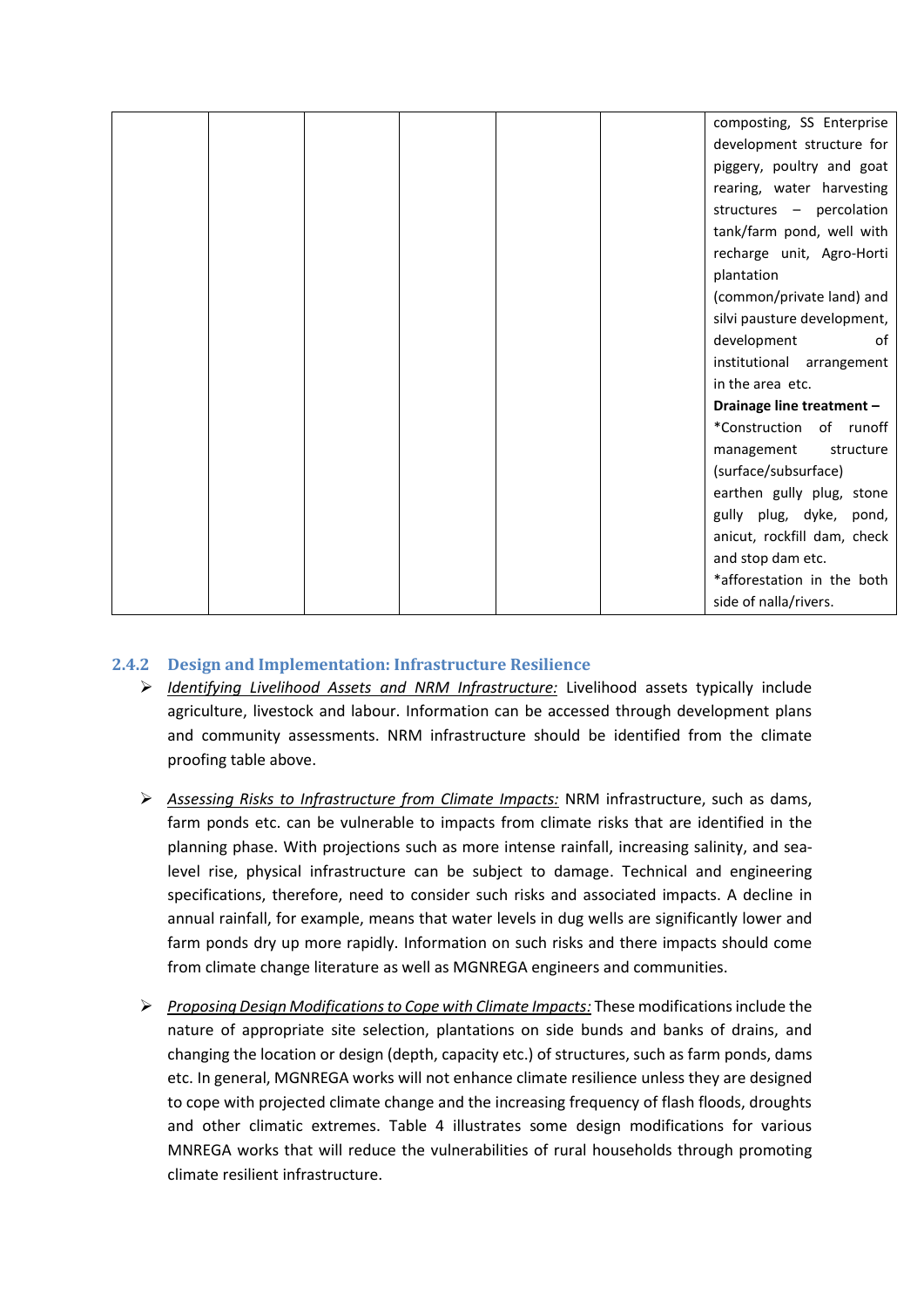| <b>Activity Area</b>                                     | Livelihood/NRM                  | <b>Risks</b>                                                                                        | <b>Proposed Actions/Design</b>                                                                                                                                                                                                                                                                                                                                                                                                                                                                                                                                                                                                                                                                                                                                                                                                                                                                                                                           |
|----------------------------------------------------------|---------------------------------|-----------------------------------------------------------------------------------------------------|----------------------------------------------------------------------------------------------------------------------------------------------------------------------------------------------------------------------------------------------------------------------------------------------------------------------------------------------------------------------------------------------------------------------------------------------------------------------------------------------------------------------------------------------------------------------------------------------------------------------------------------------------------------------------------------------------------------------------------------------------------------------------------------------------------------------------------------------------------------------------------------------------------------------------------------------------------|
|                                                          | <b>Assets</b>                   |                                                                                                     | <b>Modifications</b>                                                                                                                                                                                                                                                                                                                                                                                                                                                                                                                                                                                                                                                                                                                                                                                                                                                                                                                                     |
| Watershed<br>development<br>for rain fed<br>areas        | Earthen<br>dams<br>and pond     | intense<br>More<br>rainfall,<br>change in<br>monsoon<br>precipitation,<br>droughts                  | a) Storage or pondage area should be<br>calculated and plotted on a map to<br>estimate the availability of water<br>during summer, monsoon and winter<br>seasons; b) Agriculture, fisheries,<br>selection of tree species for catchment<br>area, and de-silting should be planned<br>accordingly; c) Timetable for annual or<br>biannual de-silting should be prepared<br>and followed.                                                                                                                                                                                                                                                                                                                                                                                                                                                                                                                                                                  |
| Afforestation,<br>tree<br>plantation and<br>horticulture | Plantation<br>on<br>public land | Change<br>in<br>temperature<br>and<br>precipitation, more<br>intense rainfall, soil<br>erosion etc. | Climate<br>resilient<br>plantations<br>on<br>upstream and public lands should be<br>created using natural regeneration by:<br>a) Measuring the available land and<br>dividing it into 2 to 5 hectare areas,<br>which will help in preparing a plan for<br>not opening the entire area for<br>community use at any one time; b)<br>Enclosing each of the areas using a<br>cattle-proof trench<br>fence;<br>or<br>C)<br>Allowing the available root stock of<br>grasses, shrubs and trees to regenerate<br>during the first year; d)During the<br>second year when the monsoon season<br>is over, using the MGNREGS labour for<br>thinning, trimming and pruning trees<br>that have started growing on the land;<br>d) Leaving grasses alone to establish for<br>the first two years; e) From the third<br>year onwards, after October when the<br>seeds of the grasses are fallen, allowing<br>the communities to cut the grasses for<br>fodder purposes. |
|                                                          | Horticulture<br>plantations     | Ditto                                                                                               | a) Plantations of fruit trees should be<br>promoted on farm bunds, in between<br>agricultural<br>fields,<br>the<br>on<br>farm<br>boundaries, private lands not being<br>utilized for agriculture, school/college<br>lands, industrial lands and<br>other<br>suitable lands; b) Agro-horticulture is<br>the most suitable activity to promote<br>climate resilience, as fruit trees can<br>ensure survival and incomes during dry<br>periods or lean periods when crop<br>cultivation is not possible; c) Plants<br>should be selected for their economic<br>and medicinal values                                                                                                                                                                                                                                                                                                                                                                         |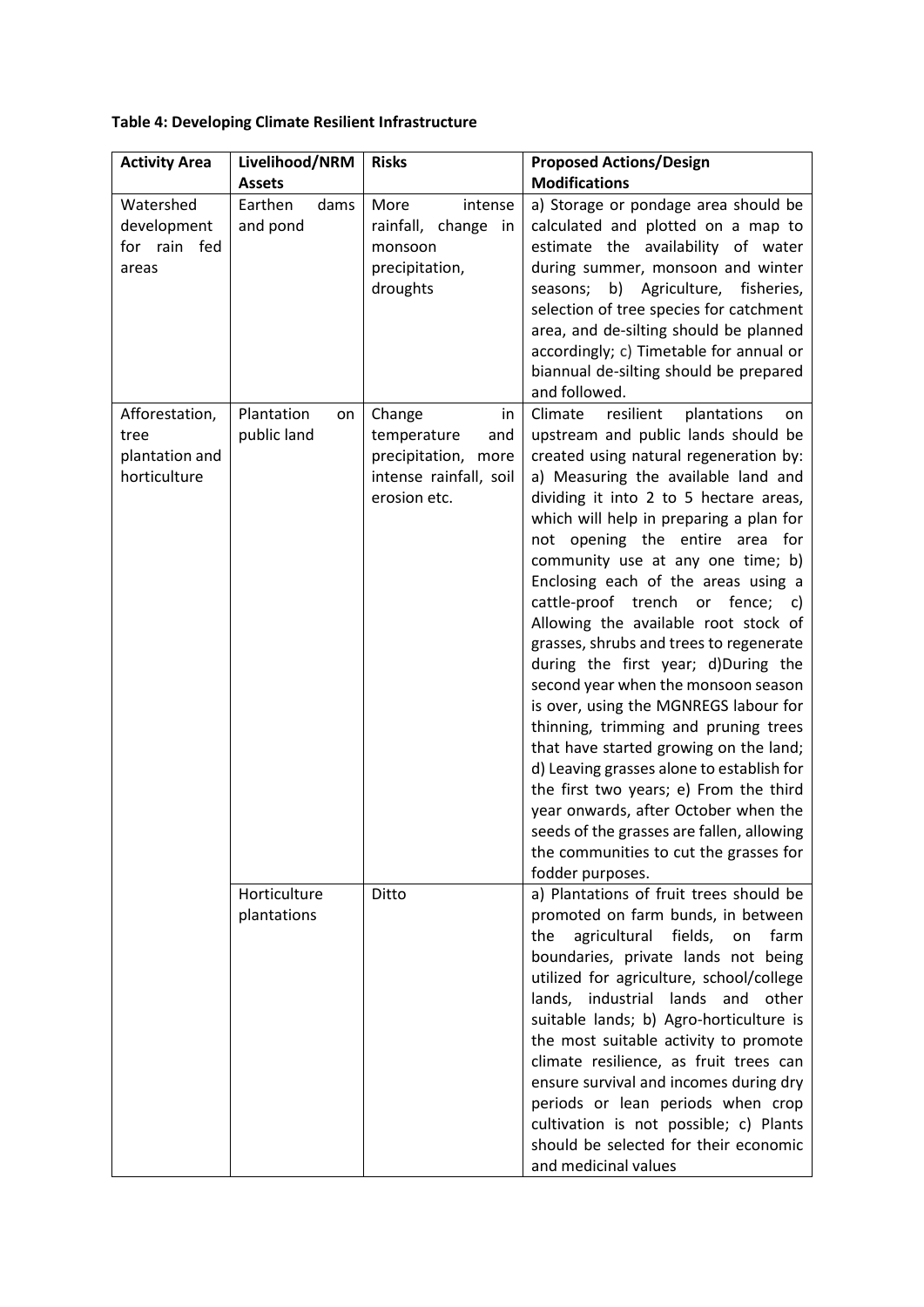| <b>Activity Area</b>          | Livelihood/NRM  | <b>Risks</b>                                                 | <b>Proposed Actions/Design</b>                                                                                                                                                                                                                                                                                                                                                                                                                                                                                                                                                                                                                                                                                                                                                                                                                                                                                                                                                                                                                                                                                                                                                                                     |
|-------------------------------|-----------------|--------------------------------------------------------------|--------------------------------------------------------------------------------------------------------------------------------------------------------------------------------------------------------------------------------------------------------------------------------------------------------------------------------------------------------------------------------------------------------------------------------------------------------------------------------------------------------------------------------------------------------------------------------------------------------------------------------------------------------------------------------------------------------------------------------------------------------------------------------------------------------------------------------------------------------------------------------------------------------------------------------------------------------------------------------------------------------------------------------------------------------------------------------------------------------------------------------------------------------------------------------------------------------------------|
|                               | <b>Assets</b>   |                                                              | <b>Modifications</b>                                                                                                                                                                                                                                                                                                                                                                                                                                                                                                                                                                                                                                                                                                                                                                                                                                                                                                                                                                                                                                                                                                                                                                                               |
|                               | Nursery raising | Ditto                                                        | a) Climate resilience will be promoted<br>establishing<br>vegetative<br>by<br>cover<br>through natural regeneration of tree,<br>shrub and grass species.                                                                                                                                                                                                                                                                                                                                                                                                                                                                                                                                                                                                                                                                                                                                                                                                                                                                                                                                                                                                                                                           |
|                               | Livestock       | disease<br>Drought,<br>etc.                                  | a) Availability of fodder for cattle<br>should be ensured by growing it near<br>cattle, goat and piggery sheds; b) Shed<br>roofs can be used for rain-water<br>harvesting and the water can be stored<br>in over ground tanks; excess water can<br>be directed into dug pits through filter<br>media, which will help recharge shafts,<br>trenches, dug-wells, abandoned tube-<br>wells, hand pumps, etc.; c) If cattle<br>sheds are lit then farmers should be<br>encouraged to use LED lights to reduce<br>energy use and costs; d) Biogas<br>digesters should be set up within the<br>shelters; resultant slurry can be sold<br>locally to promote organic farming.                                                                                                                                                                                                                                                                                                                                                                                                                                                                                                                                             |
| Agriculture<br>Infrastructure | Fisheries       | Higher<br>monsoon<br>rainfall,<br>more<br>intense rains etc. | a) Seasonal water bodies and small<br>ponds created for rearing fish and other<br>aquaculture species, like shrimps and<br>crabs, should be provided with 'Fish<br>Traps', which will help in trapping fish<br>and other species during high intensity<br>and short duration rains that can cause<br>water to overflow and flush fish out of<br>the ponds/tanks; b) For fish-drying<br>yards, the tanks/ponds proposed for<br>construction should be earthen ponds<br>without utilization of any concrete<br>boundary, as earthen ponds would help<br>to regulate water temperature by<br>delaying it heating up and increasing<br>the cooling intensity; c) Oxygenation of<br>fish tanks should be achieved through<br>surface aeration by fountain/paddle-<br>sub-surface<br>wheel<br>aerators<br>and<br>aeration by jet aerators that infuse air<br>at the bottom of the pond and/or by<br>Fine Bubble Aeration and/or by Coarse<br>Bubble Aeration; d) Monitor the water<br>quality of fish tanks by measuring<br>parameters like transparency and<br>colour of water, temperature of tank<br>water, water pH, biological factors,<br>odour of the fish pond, and level of<br>dissolved oxygen; e) Improve the |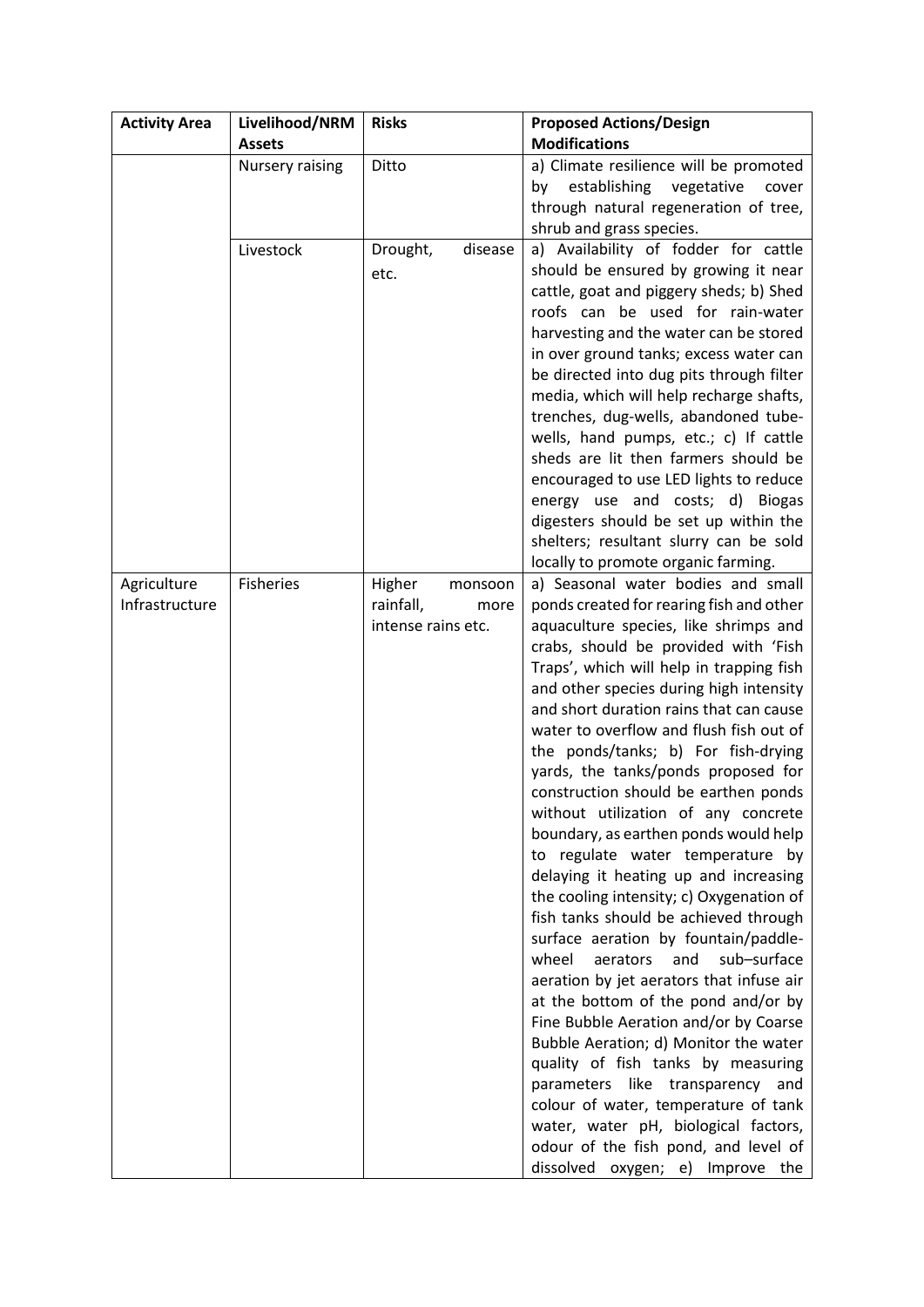| <b>Activity Area</b> | Livelihood/NRM | <b>Risks</b>                                              | <b>Proposed Actions/Design</b>                                                                                                                                                                                                                                                                                                                                                                                                                                                  |
|----------------------|----------------|-----------------------------------------------------------|---------------------------------------------------------------------------------------------------------------------------------------------------------------------------------------------------------------------------------------------------------------------------------------------------------------------------------------------------------------------------------------------------------------------------------------------------------------------------------|
|                      | <b>Assets</b>  |                                                           | <b>Modifications</b>                                                                                                                                                                                                                                                                                                                                                                                                                                                            |
|                      | Dug wells      | Higher temperature,                                       | water-retention capacity of the fish<br>tank during the dry season<br>by<br>deepening the pond at the time of<br>construction or raising the height of the<br>dykes; f) Protect the siltation of fish<br>ponds/tanks by planting native species<br>in the catchment area; g)Promote poly-<br>culture of fish in the tank by assessing<br>their adaptive behaviour and their<br>economic value.<br>a) Dug well with recharge unit pit and                                        |
|                      |                | change in incidence<br>of droughts and dry<br>spells etc. | Use of energy efficient pump-sets<br>along with the use of drip or<br>sprinkler irrigation methods will help<br>to conserve more than 45% of<br>energy and water<br>b) Water availability should<br>be<br>considered as one of the criteria for<br>crop selection, e.g. oilseeds and<br>pulses require less water and have a<br>higher economic value<br>c) Pulses and legumes are good at<br>fixing nitrogen in the soil and are<br>also considered as soil-building<br>crops. |

In addition to the infrastructure-specific design changes mentioned in the table above, there are also certain generic best practices that should be adopted. In order that natural resource management measures are resilient to climate change, trees, shrubs, grass and other vegetation should be selected that have grown in the locality historically, as these will be best suited to climatic (temperature and rainfall) and soil conditions, and most able to adapt. They should be planted around the proposed soil and water conservation measures on arable, non-arable lands and drainage line treatments within micro and sub-watersheds in each village. For example, while constructing diversion drains, the design and recommendations should include mandatory plantations on both side bunds and banks of drains, along with the plantation of perennial grass species for soil binding and for fodder. The trees selected should not only be of local varieties but also of a multi-purpose nature to provide an additional source of income for the villagers and help in protecting them against the complete failure of crops during periods of drought, flood or natural disaster. Grass species should also be planted in drainage areas to protect the bed and the walls from soil erosion. The carpet of planted grass varieties will also help to control the flow of water and increase the percentage of moisture in the soil around the drain. The construction of diversion drains along with proper treatment and vegetative cover in the form of trees and grass will ensure the longevity of diversion drains. Such measures should be adopted for all soil and water conservation structures, such as contour trenching, spring-shed development, village pond, bunding, conservation ditching, bench terracing, farm ponds, tankas, khadins, diversion drains, drainage lines and earthen dams.